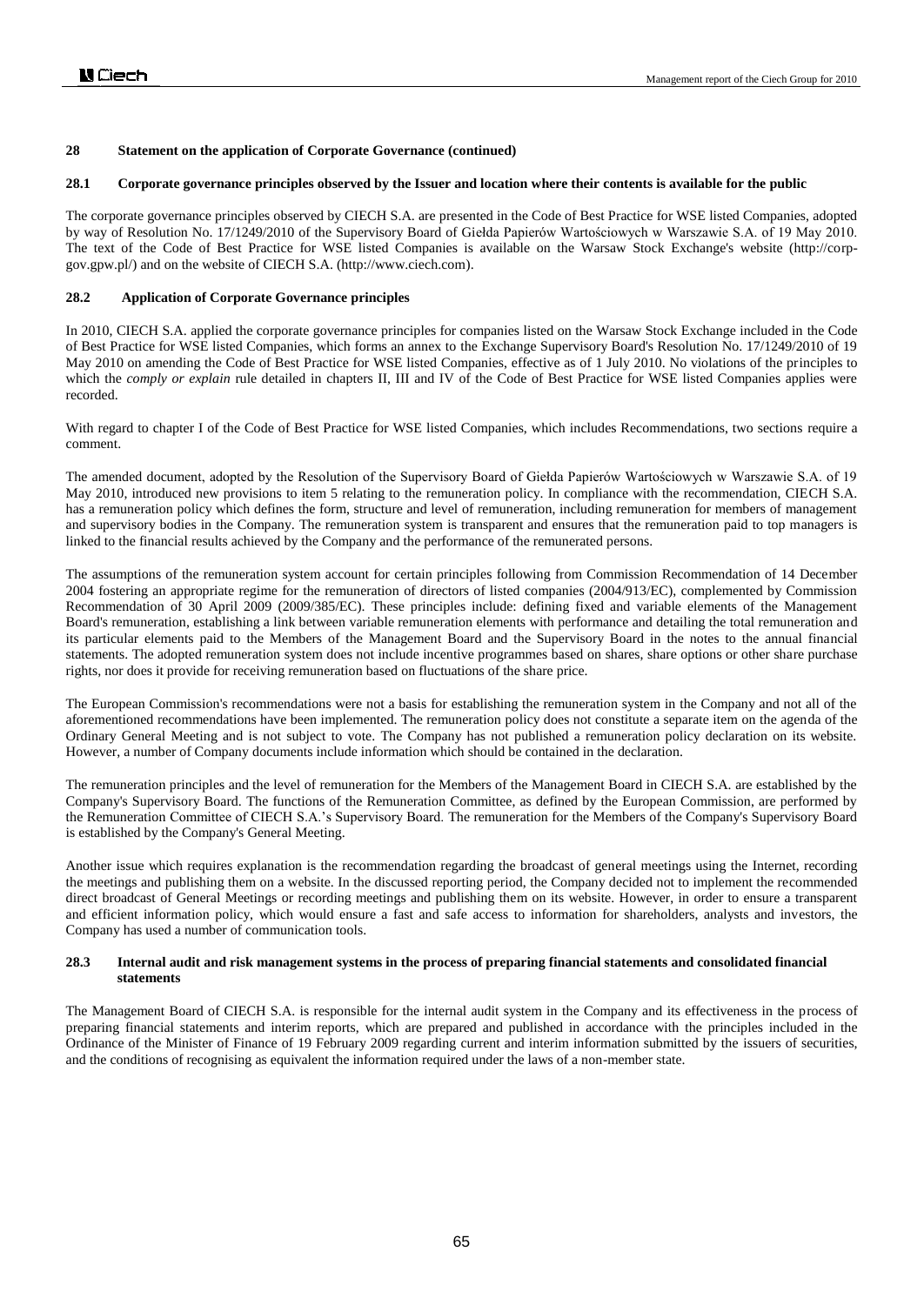### **28.3 Internal audit and risk management systems in the process of preparing financial statements and consolidated financial statements (continued)**

The Company's effective system of internal audit and risk management in the financial reporting process operates based on the following:

- preparing procedures defining the principles and responsibility for compiling financial statements, including the responsibility for quality assurance,
- determining the scope of reporting based on the applicable International Accounting Standards (IAS) and International Financial Reporting Standards (IFRS),
- developing, implementing and supervising the application of consistent accounting principles in the Ciech Capital Group's companies,
- semi-annual and annual audits of the published financial statements of CIECH S.A. and of the Capital Group by an independent auditor,
- financial statements authorisation prior to publication.

A Member of the Management Board responsible for financial matters supervises the process of preparing the Company's financial statements and interim reports. The Finance Division, directly reporting to a Member of the Management Board of CIECH S.A., is responsible for organising work related to preparing the financial statements. The uniformity of the standards applied by the Group is ensured by the application of uniform accounting principles of the Ciech Group and uniform consolidation principles according to IAS/IFRS by all companies.

The scope of disclosures in interim reports results from the Company's accounting books and additional information submitted by particular organisational units of CIECH S.A. The Capital Group's companies deliver the required data in the form of reporting packages in order to prepare the Group's consolidated financial statements. The scope of disclosures within the Capital Group is defined and results from the disclosure obligations imposed by IAS/IFRS. Current IAS/IFRS monitoring is conducted to determine the need to update the scope of reporting.

Pursuant to the applicable laws, the Company's financial statements are reviewed and audited by an independent statutory auditor.

A statutory auditor is appointed by the Supervisory Board from a group of reputable auditing companies, ensuring high standards of service and the required independence. Agreements for auditing financial statements by a statutory auditor are concluded every year with an auditor appointed by the Supervisory Board. The Audit Committee, which is appointed as part of the Supervisory Board, supervises the financial reporting process, collaborates with an independent auditor and recommends an auditor to the Supervisory Board.

The Company operates financial statements authorisation procedures. Reports for Q1, Q3 and Q4 are not subject to auditing, but are approved by the Management Board before publication. Semi-annual and annual interim reports reviewed or audited by an auditor are submitted to the Supervisory Board and the Company's Shareholders. Annual statements approved by the Management Board, after obtaining the opinion of the Audit Committee and their evaluation by the Supervisory Board, are approved by the General Shareholders' Meeting.

After the publication of the annual or semi-annual financial statements, the conclusions from the financial statements' audit are presented to the Audit Committee. The representatives of the Audit Committee analyse the audit's and the review's results during closed sessions held with the Company's auditor. In addition, the statutory auditor presents a Letter to the Management Board with recommendations for the Management Boards of the Group's Companies, based on the results of the audit or the review of the financial statements for a given year. The auditor's recommendations are discussed by the Audit Committee and the managerial staff of the Finance Division with the aim of implementation.

The financial data forming the basis for the financial statements and interim reports originate from an accounting and financial system where all transactions are registered in accordance with the Company's accounting policy (approved by the Management Board), based on the International Accounting Standards. Accounting books are kept in an integrated ERP IT system. The modular structure of the system ensures a clear assignment of responsibilities, consistency of accounting entries and consistency between the general ledger and the sub-ledgers. The properties of the system allow for its ongoing adjustment to the changing accounting principles and other legal regulations. The system contains a complete technical and functional documentation, which, pursuant to Article 10 of the Accounting Act of 29 September 1994, is periodically revised.

The access to information contained in the IT system is restricted to authorised employees only. The employees can only access those system areas in which they work.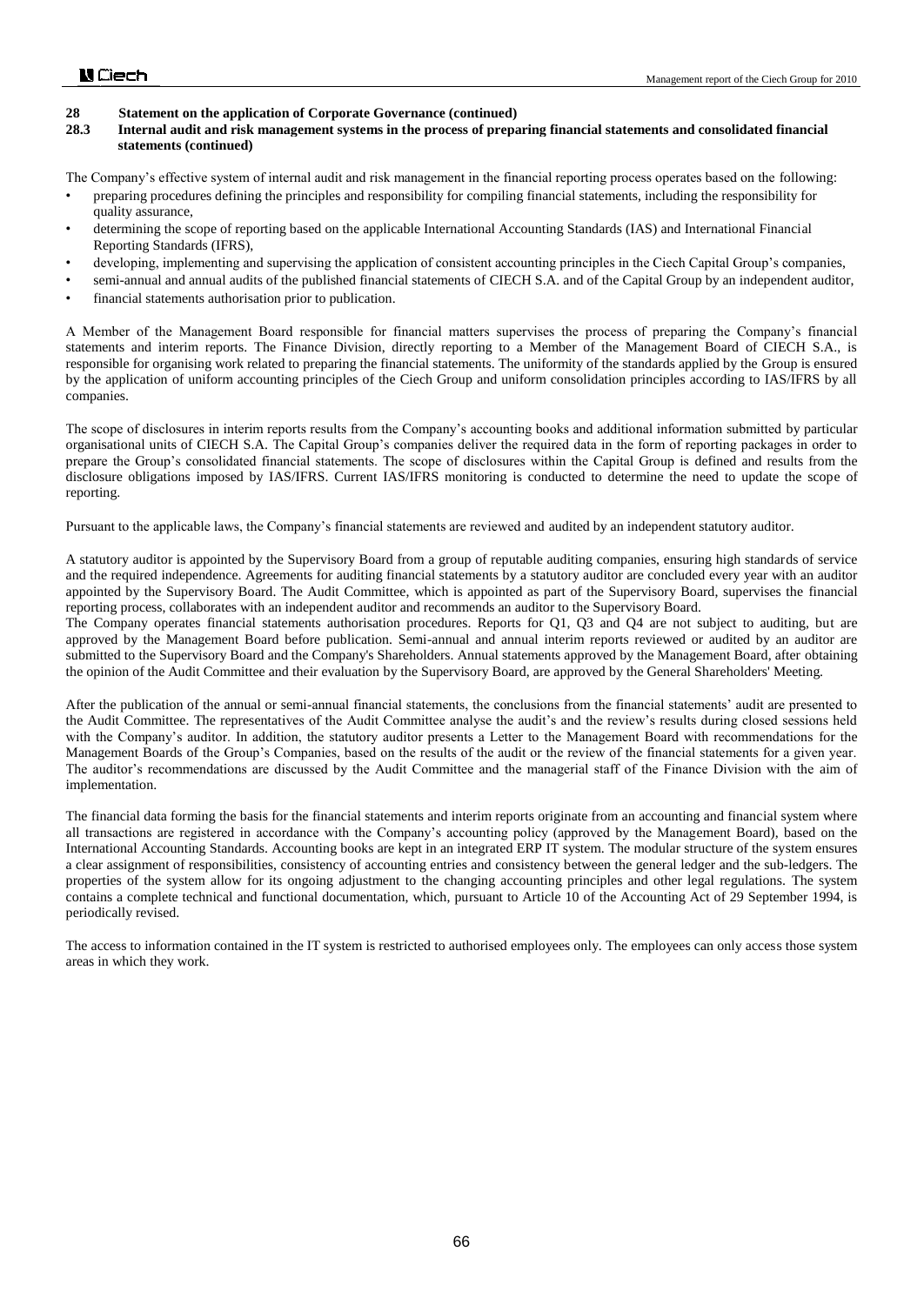# **28 Statement on the application of Corporate Governance (continued)**<br>**28.3 Internal audit and risk management systems in the process of preparation**

#### **28.3 Internal audit and risk management systems in the process of preparing financial statements and consolidated financial statements (continued)**

Access control is implemented at every stage, from entering source data, through data processing, to generating output information.

The efficiency of the applied procedures for audit and risk management in the process of preparing financial statements in CIECH S.A. and in the Ciech Group is confirmed by the high quality of financial statements and the opinions of statutory auditors on the audited statements, positive assessment by the target readers of the financial statements and top rankings in the competition The Best Annual Report, which is organised by the Institute of Accounting and Taxes under the auspices of the Warsaw Stock Exchange.

The appointment of the entity authorised to audit the financial statements of CIECH S.A. and financial statements of the Ciech Group is performed by the Company's Supervisory Board (after a preliminary recommendation of the Supervisory Board's Audit Committee), which has established the following selection criteria to ensure that the opinion is unbiased:

- the entity authorised to audit financial statements may not perform audits for the Company/Group for more than 5 years in a row,
- the entity authorised to audit financial statements may resume audits for the Company/ Group after 2 years at the earliest,
- the key statutory auditor may not perform the financial auditing activity for the Company/ Group for more than 5 years in a row,
- the key statutory auditor may resume audits for the Company/ Group after 2 years at the earliest.

#### **28.4 Qualifying holdings of CIECH S.A.**

The Company's shares are quoted at the Warsaw Stock Exchange. As of the publication date, the share capital amounts to PLN 255,001,420 and is divided into 51,000,000 shares with a nominal value of PLN 5 each, including:

- 20,816 series A ordinary bearer shares,
- 19,775,200 series B ordinary bearer shares,
- 8,203,984 series C ordinary bearer shares,
- 23,000,000 series D ordinary bearer shares.

According to the notifications received under Article 69 of the *Act of 29 July 2005 on public offering, conditions governing the introduction of financial instruments to organised trading, and on public companies (J.L. No. 184, item. 1539)*, the following Shareholders hold at least 5% of the total number of votes at the company's general meetings:

#### **List of shareholders holding 5% of shares prior to the share capital increase by way of the issue of series D shares:**

- 1. State Treasury represented by the State Treasury Ministry: 36.68 % share in the share capital,
- 2. Customers of Pioneer Pekao Investment Management S.A., including Pioneer FIO and SFIO of Telekomunikacja Polska: 12.85% share in the share capital,
- 3. Otwarty Fundusz Emerytalny PZU Złota Jesień (Open Pension Fund): 6.12% share in the share capital,
- 4. ING Otwarty Fundusz Emerytalny (Open Pension Fund): 5.33% share in the share capital.

#### **Estimates: Shareholding structure following the share capital increase by way of the issue of series D shares**:

- 1. State Treasury represented by the State Treasury Ministry: approx. 35.68% to 37.68% share in the share capital,
- 2. Customers of Pioneer Pekao Investment Management S.A., including Pioneer FIO and SFIO of Telekomunikacja Polska: approx. 10.85% to 14.85% share in the share capital,
- 3. Otwarty Fundusz Emerytalny PZU Złota Jesień (Open Pension Fund): approx. 5% to 10% share in the share capital,
- 4. ING Otwarty Fundusz Emerytalny (Open Pension Fund): approx. 5% to 10% share in the share capital.

# **28.5 Shareholders with special control rights and their description**

The shares issued by CIECH S.A. are not vested with any special control rights with regard to the issuer. There are no preference shares, and each share is vested with one vote during the general shareholders' meeting.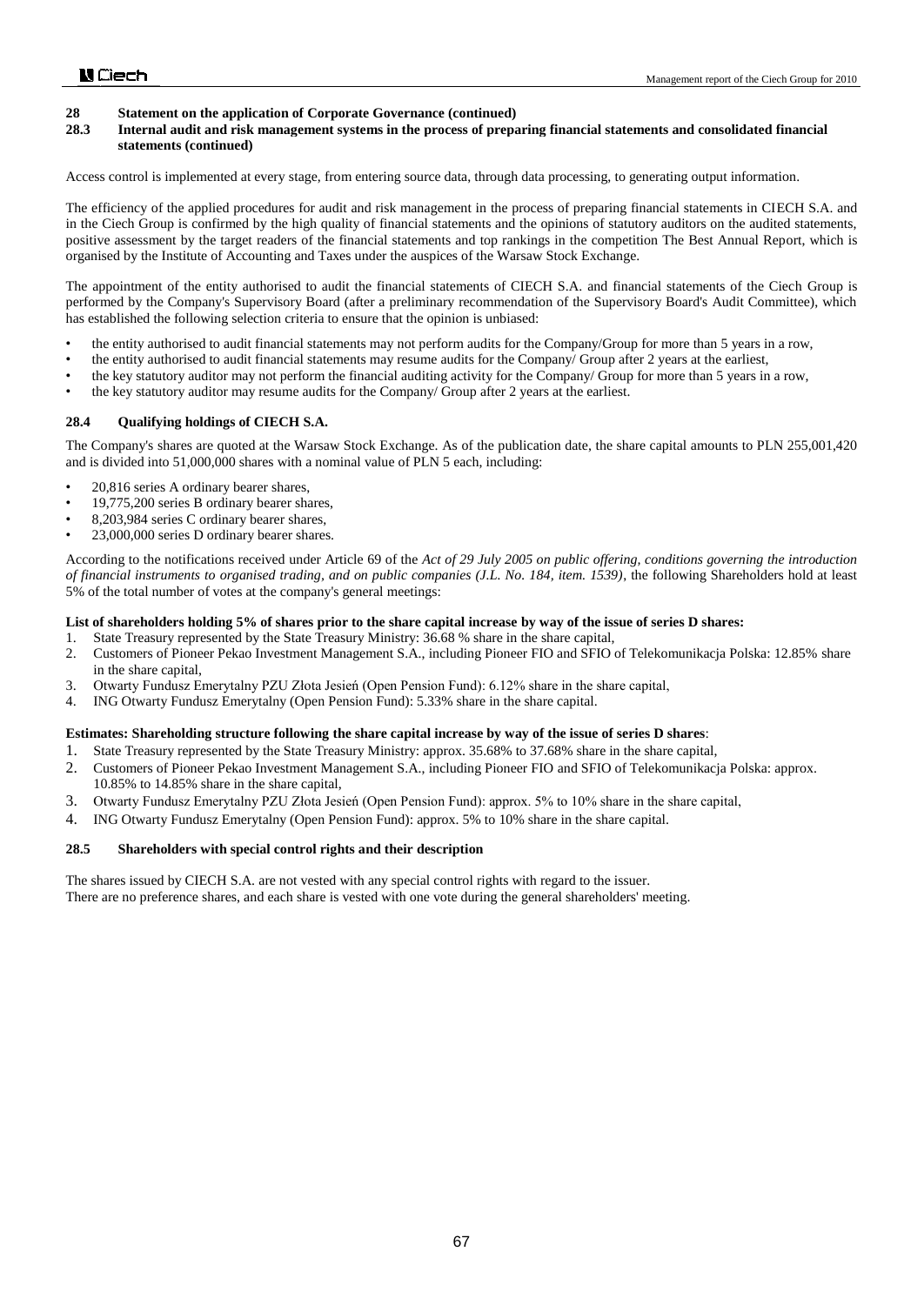#### **28.6 Restriction regarding the right to vote**

CIECH S.A.'s statute does not provide for any restrictions regarding the right to vote. There are no decisions in place to separate capital rights under the securities from the holding of securities.

#### **28.7 Restrictions on the transfer of the ownership title to the issuer's securities**

CIECH S.A.'s statute does not provide for any restrictions regarding the transfer of the ownership title to the securities issued by the Company.

#### **28.8 Description of rights to make decisions on the issue or redemption of shares**

The provisions of the Commercial Companies Code and the Company's Statute define the rights of the managerial staff. The managerial staff do not have any special rights to decide on the issue or redemption of shares.

#### **28.9 Principles for introducing amendments to the issuer's Statute or Articles of Associations**

The Statute can be amended in accordance with the regulations of the Commercial Companies Code. The Statute does not introduce any detailed regulations in that regard. In 2010, there were no amendments to CIECH S.A.'s Statute.

#### **28.10 General Shareholders' Meeting and its main responsibilities, shareholders' rights and the exercise of such rights**

The General Meeting of CIECH S.A. is held as an ordinary or extraordinary meeting, in accordance with the Commercial Companies Code and the Statute, based on the principles defined in the General Meeting's Regulations.

#### **Pursuant to CIECH S.A.'s Statute, the responsibilities of the General Shareholders' Meeting include:**

- 1) examining and approving the Company's management report, financial statements for the previous financial year, consolidated financial statements and the Capital Group's management report, where the Company is the parent, if the Company prepares such statements, as well as examining and approving an annual report by the Supervisory Board, and acknowledging the fulfilment of duties by the members of the Company's authorities,
- 2) passing resolutions on profit distribution or loss coverage,
- 3) adopting the regulations for the General Shareholders' Meeting,
- 4) amending the Company's Statute,
- 5) changing the subject of the Company's business activity,
- 6) selling and leasing the enterprise or its organised part and establishing a limited property right thereon,
- 7) appointing and dismissing Members of the Supervisory Board and determining their remuneration,
- 8) appointing and dismissing Members of the Management Board, including the President of the Management Board,
- 9) increasing or decreasing the share capital,
- 10) passing resolutions on the issue of bonds, including convertible bonds,
- 11) merging the Company with other companies, demerging and transforming the Company,
- 12) dissolving the Company,
- 13) approving the purchase of shares by the Company for redemption and passing resolutions on the terms of shares redemption,
- 14) passing other resolutions stipulated by the laws or the Statute.

Pursuant to § 21 section 2 item 3) of CIECH S.A.'s Statute, CIECH S.A.'s Supervisory Board examines and gives an opinion on matters brought to the fore during CIECH S.A.'s General Shareholders' Meeting.

Attendance, procedure and execution of the right to vote are regulated by the Regulations of the General Meeting of CIECH S.A., which was adopted by the Ordinary General Shareholders' Meeting of CIECH S.A. on 21 June 2010 and took effect as of the date of the Meeting following the Meeting which adopted it, i.e. 28 October 2010.

The shareholders may participate in the Meeting and exercise their voting rights in person or through representatives. A power of attorney should be made in writing or in electronic form. A Shareholder who gives or revokes a power of attorney to attend a General Meeting in electronic form must inform the Company by sending an e-mail to wza@ciech.com.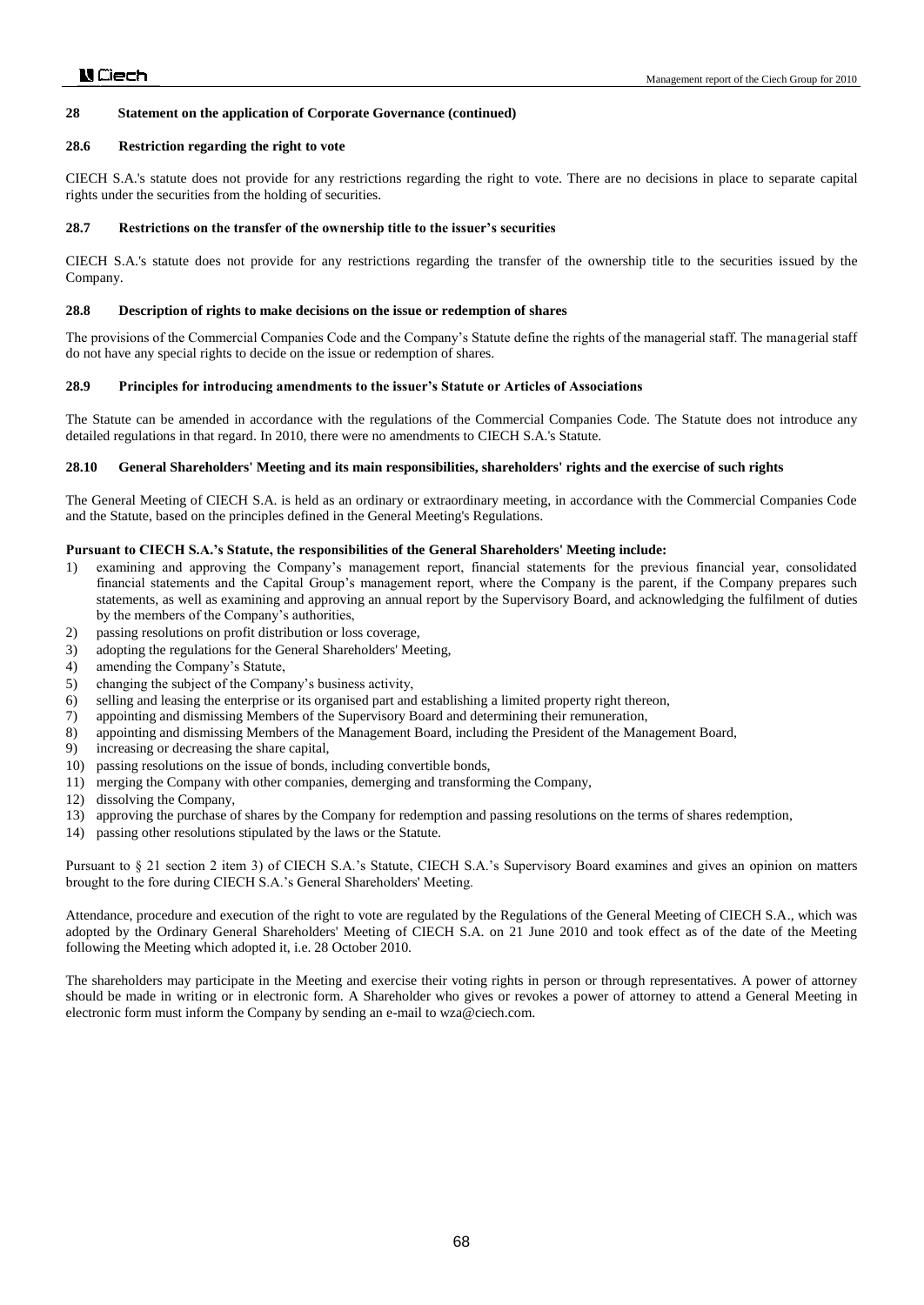#### **28.10 General Shareholders' Meeting and its main responsibilities, shareholders' rights and the exercise of such rights (continued)**

Pursuant to the Regulations of the General Meeting of CIECH S.A., the participants of the General Meeting include Members of the Management Board and of the Supervisory Board, in a composition which allows for answering any questions asked during the Meeting. The Meeting can be also attended by:

- 1) experts, advisors and employees of the Company whose presence is deemed necessary by the Management Board, the Supervisory Board or the Chairman,
- 2) service providers,
- 3) representatives of the media, unless the Meeting passes a resolution against their presence,
- 4) persons referred to in Article 370 § 3 and Article 395 § 3 sentence 2 of the Commercial Companies Code.

The Meeting appoints a Chairman from among its participants. The Chairman presides over the Meeting in accordance with the adopted agenda, legal regulations, the Statute and the Regulations of the General Shareholders' Meeting, ensuring a problem-free course of the session and respect for the rights and interests of all Shareholders.

#### **The responsibilities of the Chairman of the General Shareholders' Meeting include in particular:**

- 1) ensuring that all participants observe the law, including the Regulations of the General Shareholders' Meeting, and making appropriate organisational decisions in this respect,
- 2) commencing discussion on particular items on the agenda and giving the floor,
- 3) taking the floor away if the speech:
- a) exceeds the limit of time for speeches or replies, or
- b) covers topics not included in the agenda, or
- c) is offensive,
- 4) closing discussion on particular items on the agenda,
- 5) closing the lists referred to in § 42 section 4 (list of candidates for Members of the Management Board, including the President of the Management Board, or the Supervisory Board),
- 6) based on the adopted motions, determining the content of draft resolutions of the Meeting,
- 7) ordering and supervising votes, signing all documents containing the results of a vote and announcing the results,
- 8) giving instructions to maintain order during the Meeting,
- 9) resolving procedural doubts and clarifying legal issues, as required, based on the obtained legal opinions legal and regulatory issues,
- 10) announcing the exhaustion of the agenda,
- 11) closing the Meeting after exhausting the agenda,
- 12) making other organisational decisions.

The Chairman may, at their sole discretion, order the adjournment of the Meeting, other than the adjournment ordered by the General Meeting pursuant to Article 408 § 2 of the Commercial Companies Code. Procedural breaks should be ordered by the Chairman in such a way that the Meeting can be closed on the day when it was opened.

The Chairman may submit to the debate a motion and a resolution on the convening of an extraordinary general meeting and other procedural issues, including in particular:

1) admitting into the session room the persons referred to in § 8 section 2 items 1-3,

2) proposing motions for changing the order of discussing particular issues on the agenda,

3) appointing committees as required by the Regulations; the participants of the Meeting may propose discussion-related motions relating to the matters included in the agenda, organisational motions and a motion calling for convening an extraordinary general meeting.

Draft resolutions proposed for adoption by the Meeting are published on the Company's website.

The resolutions of the General Meeting of CIECH S.A. are passed by an absolute majority of votes, unless the regulations of the Commercial Companies Code stipulate otherwise.

The General Meeting's Regulations do not allow voting by mail, as referred to in Article  $411<sup>1</sup>$  of the Commercial Companies Code.

The Statute does not allow for attending and taking the floor during a General Meeting by means of electronic communication.

- Voting shall be by open ballot. A secret ballot is ordered:
- 1) in the case of appointments,
- 2) on motions calling for the appointment/dismissal of members of the Company's authorities,
- 3) on motions calling for the dismissal of the Company's liquidators,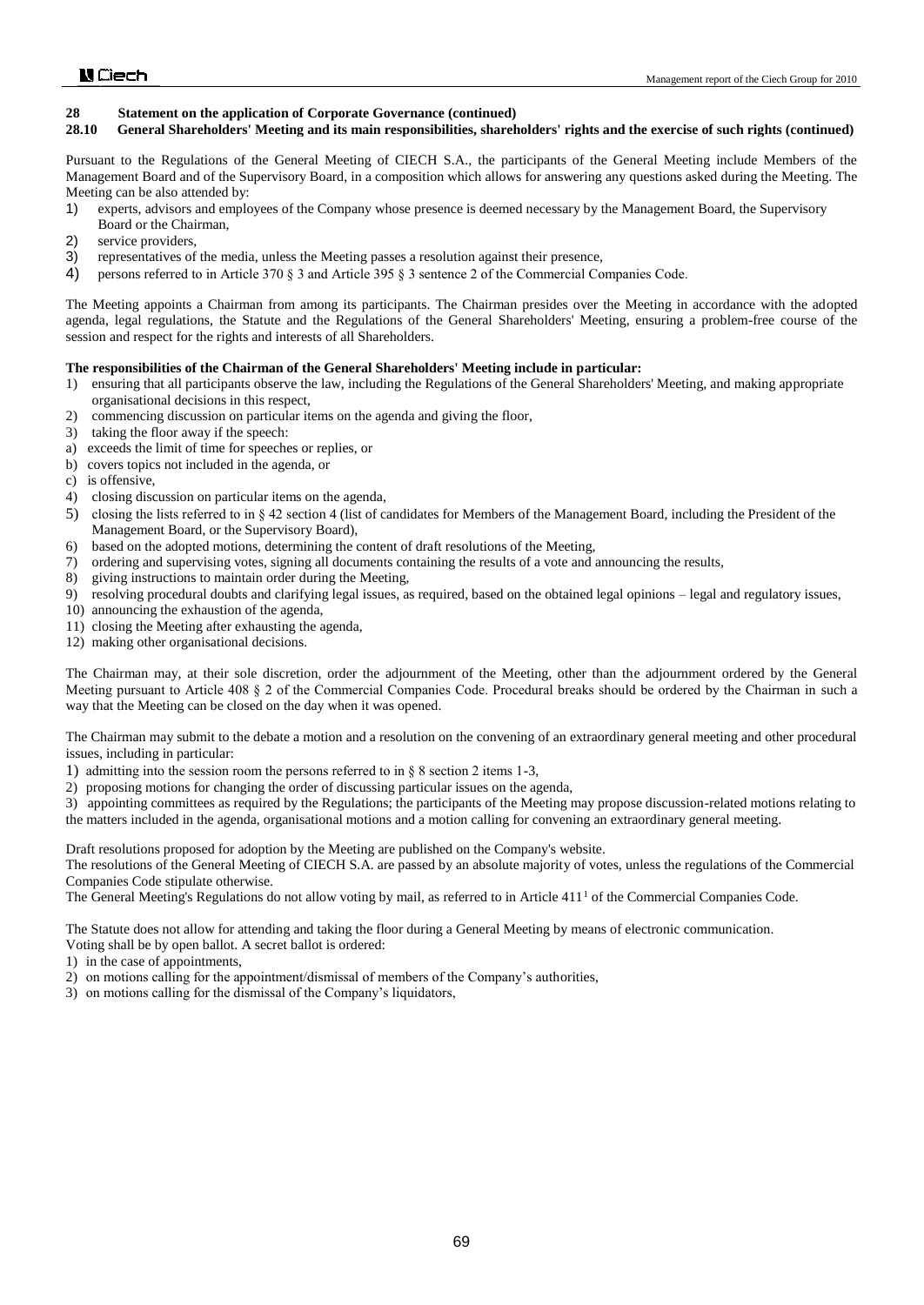#### **28.10 General Shareholders' Meeting and its main responsibilities, shareholders' rights and the exercise of such rights (continued)**

- 4) on motions to hold liable the persons specified in items 2) and 3),
- 5) in personnel-related matters,
- 6) at the request of at least one of the Meeting's participants.

The right to demand a secret ballot does not apply when adopting resolutions on procedural matters. The Meeting may cancel the secrecy of a vote on issues concerning the appointment of committees established by the Meeting.

#### **28.11 Composition and changes in the last financial year and description of the operation of the issuer's management, supervisory and administrative authorities and of their committees.**

#### **CIECH S.A.'s Management Board**

According to § 23 section 1 of the Company's Statute, the Management Board consists of three to five persons. The joint term of office of the Members of the Management Board lasts three years. The mandate of a Member of the Management Board expires at the day of the General Meeting which approves the financial statements for the last full financial year of that Member's term at the latest. A Member's mandate also expires upon their death, resignation or dismissal from the Management Board.

The responsibilities of the Management Board include all matters and economic decisions as well as other matters not reserved by the provisions of the Commercial Companies Code or the company's Statute to the sole competence of the General Meeting or the Supervisory Board. The President of the Management Board acting independently, two Members of the Management Board or one Member of the Management Board acting jointly with a proxy are authorised to make declarations of will and sign documents on behalf of the company.

The current joint term of office of the Company's Management Board began on 21 June 2010 and expires on 21 June 2013, and the mandates expire on the day of the Ordinary General Meeting in 2013. A detailed assignment of responsibilities of the Members of the Management Board is defined in the Management Board's resolution.

The Management Board of CIECH S.A. acts based on the regulations adopted by the Management Board and approved by the Supervisory Board. Resolutions of the Management Board are adopted by an absolute majority of votes. In the case of a tied vote, the President of the Management Board has the decisive vote. In compliance with the best practice, the Management Board Regulations state that, in case of a conflict between Company's interest and personal interests of a Member of the Management Board, their spouse, relatives up to second degree or persons with whom they remain in personal relations, such a Member should refrain from deciding on such issues and demand that this fact is recorded in the Management Board's session minutes.

In 2010, the Supervisory Board approved new Management Board Regulations.

#### **According to the new Regulations, all matters beyond Company's ordinary activities shall be decided upon by a resolution of the Management Board, in particular:**

- 1) approval and amendment of Management Board Regulations,
- 2) approval and amendment of Company's Organisational Regulations,
- 3) approval of motions addressed to the Supervisory Board or to the General Meeting,
- 4) calling the General Meeting and approval of proposed agenda,
- 5) approval of annual and long-term financial plans and development strategies of the Company,
- 6) granting power of attorney or general proxies,
- 7) raising loans and borrowings,
- 8) granting loans and borrowings,
- 9) exercising a right or incurring liabilities in an amount exceeding PLN 500,000.00 (in words: five hundred thousand zloty),
- 10) applying for bank guarantees, incurring liabilities on promissory notes, awarding all categories of securities and establishing other securities.

A Resolution of the Management Board is also required in matters which do not exceed the scope of Company's ordinary activities, if this is demanded by any Member of the Management Board.

As of 1 January 2010, the Company's Management Board was composed of:

- 1 Ryszard Kunicki President of the Management Board,
- 2. Robert Bednarski Member of the Management Board,
- 3. Marcin Dobrzański Member of the Management Board,
- 4. Artur Osuchowski Member of the Management Board.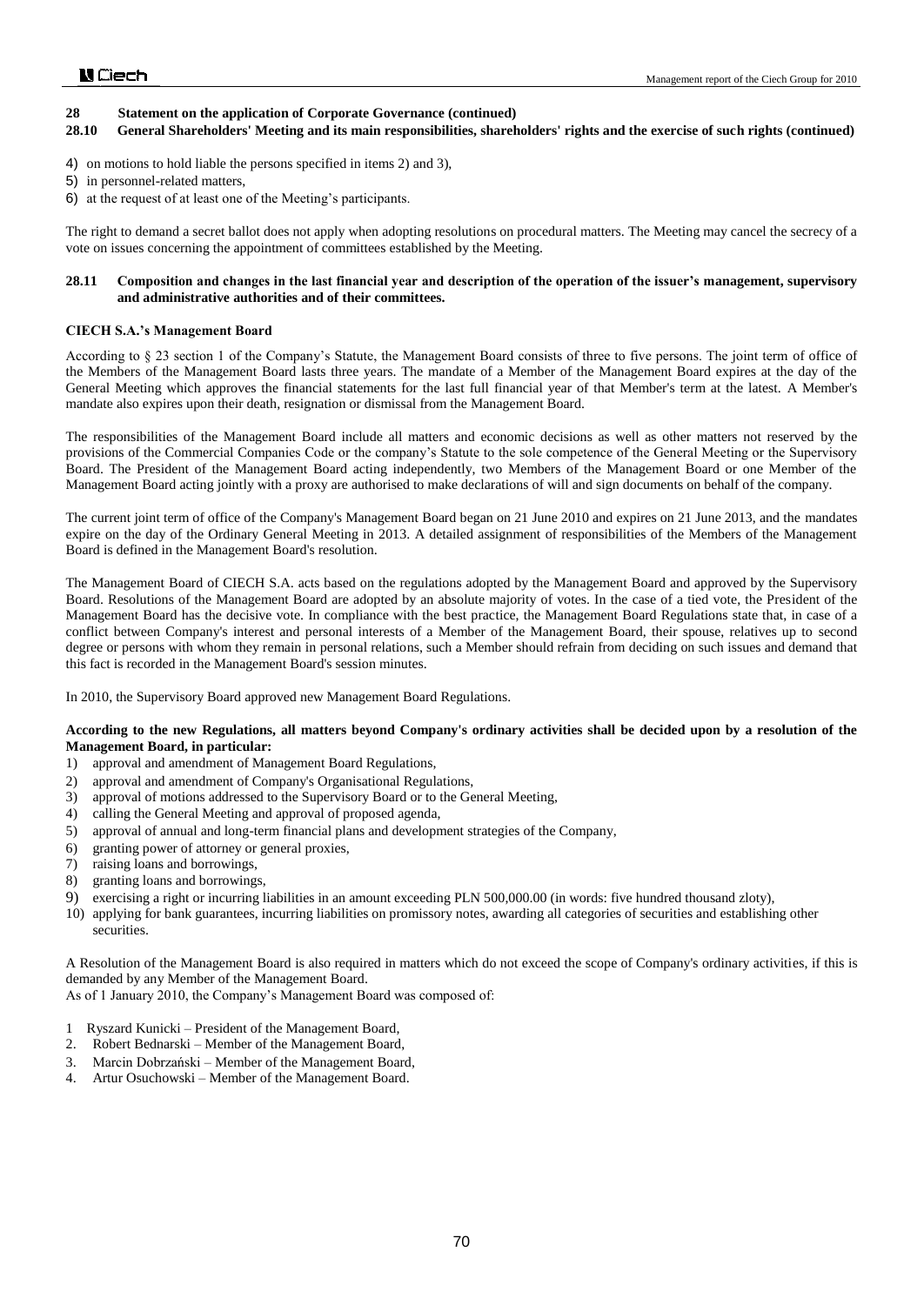**28.11 Composition and changes in the last financial year and description of the operation of the issuer's management, supervisory and administrative authorities and of their committees (continued)**

On 21 June 2010, the General Meeting of CIECH S.A. appointed the following Management Board of CIECH S.A. for another joint term of office:

- 1. Ryszard Kunicki President of the Management Board,
- **2.** Marcin Dobrzański Member of the Management Board,
- 3. Artur Osuchowski Member of the Management Board,
- 4. Andrzej Bąbaś Member of the Management Board,
- 5. Rafał Rybkowski Member of the Management Board.

On 27 September 2010, Marcin Dobrzański, Member of the Management Board of CIECH S.A., resigned from his position.

As a result, the composition of the Management Board as of that day was as follows:

- 1. Ryszard Kunicki President of the Management Board,
- 2. Artur Osuchowski Member of the Management Board,
- 3. Andrzej Bąbaś Member of the Management Board,
- 4. Rafał Rybkowski Member of the Management Board.

The aforementioned composition of the Management Board did not change by 31 December 2010. The composition of CIECH S.A.'s Management Board remained unchanged as of the day of preparing the financial statements.

CIECH S.A.'s Supervisory Board is responsible for establishing the remuneration principles and amounts for the Members of the Management Board.

In accordance with their employment contracts, the Members of the Management Board receive base remuneration plus an annual bonus based on profits. Furthermore, the employment contracts of the Members of the Management Board stipulate a possibility of awarding a taskbased bonus calculated as multiple monthly remunerations. It is paid according to the principles and in the amount specified by the Supervisory Board.

The total amount of remuneration paid to the Members of the Management Board (who held their functions in 2010) by the Company in 2010 is PLN 5,320 thousand.

The information on the amount of remuneration paid to the Members of the Management Board, broken down into the base remuneration and the bonus, is presented in item 39.4 of the Notes to the Consolidated Financial Statements of the Ciech Group for 2010.

#### **CIECH S.A.'s Supervisory Board**

Pursuant to § 20 section 1, the Supervisory Board is composed of five to nine members appointed by the General Meeting. The joint term of office of the Members of the Supervisory Board lasts three years.

The Supervisory Board of CIECH S.A. acts based on the regulations adopted by the Supervisory Board and approved by the General Meeting. Appointing and dismissing Members of the Supervisory Board is a responsibility of the General Meeting. The Supervisory Board appoints the Chairman of the Supervisory Board and, if necessary, a Vice-Chairman and a Secretary. The Supervisory Board supervises the Company's operations.

The current joint term of office of the Company's Supervisory Board began on 26 June 2008 and it expires on 26 June 2011, and the mandates expire on the day of the Ordinary General Meeting in 2011.

#### **The responsibilities of the Supervisory Board include in particular:**

- 1) assessment of the Company's management report and financial statements for the previous financial year, consolidated financial statements and management report of the capital group, where the Company is the parent, if the Company prepares such statements, for their consistency with the accounting books and documents and the factual status, as well as assessment of the Management Board's motions as to profit distribution or loss coverage and submitting to the General Meeting an annual written report on the results of this assessment,
- 2) giving opinions on the Company's action plans prepared by the Management Board,
- 3) examining and giving opinions on matters subject to resolutions of the General Meeting,
- 4) adopting the regulations of the Supervisory Board,
- 5) approving the regulations of the Management Board,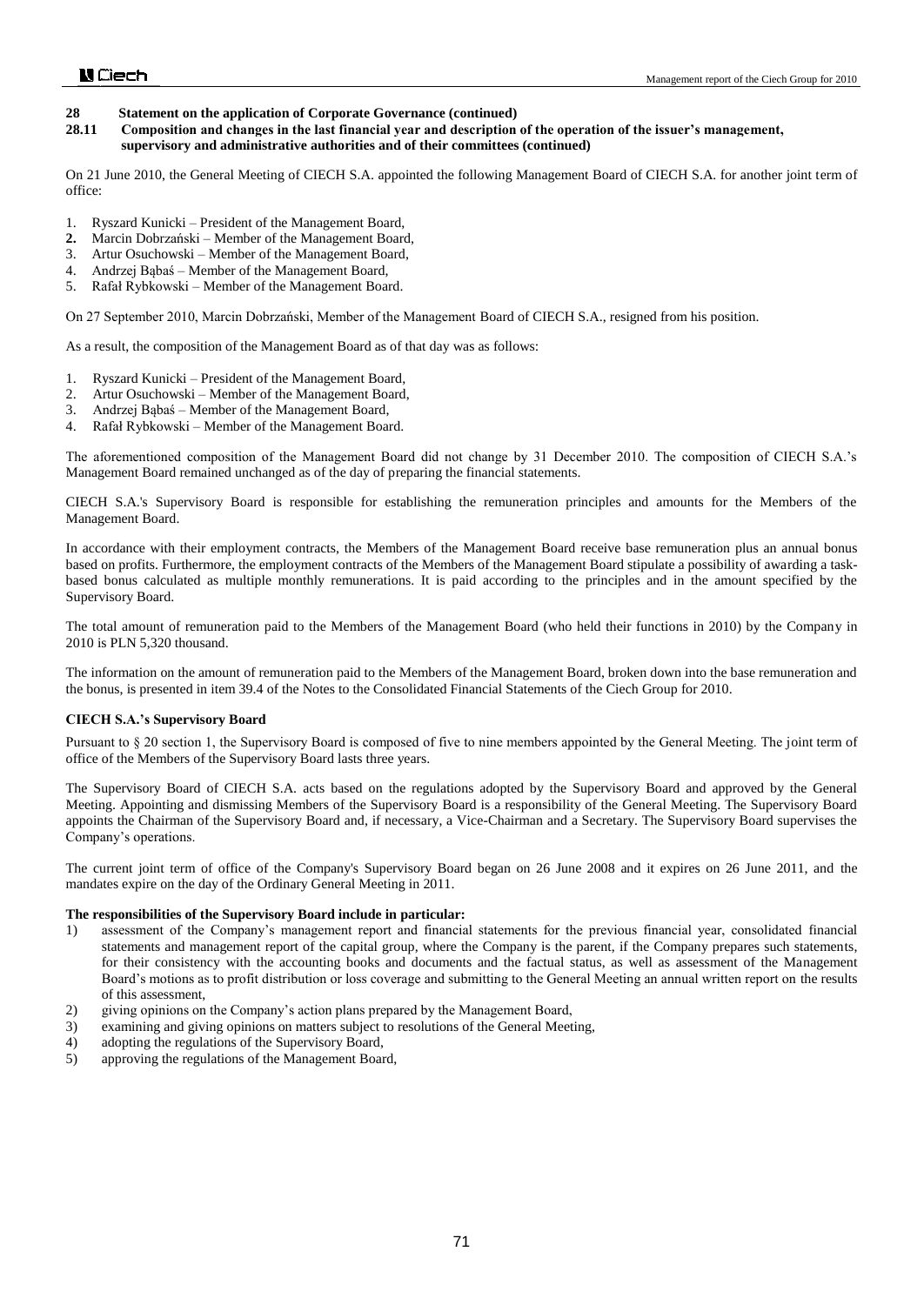- **28.11 Composition and changes in the last financial year and description of the operation of the issuer's management, supervisory and administrative authorities and of their committees (continued)**
- 6) determining remuneration rules and remuneration amounts for the Members of the Management Board, including for the President of the Management Board,
- 7) appointing a statutory auditor to audit the Company's financial statements and the capital group's consolidated financial statements,
- 8) expressing consent for the execution of any right or incurring of any liability exceeding the equivalent of PLN 10,000,000 (in words: ten million zloty) based on one or several related acts in law, except for:
	- a) agreements for the sale of raw materials, semi-finished products and finished products linked to the Company's business,
	- b) actions which require the consent of the General Meeting.

The Supervisory Board adopts resolutions by an absolute majority of votes with at least half of the Members present, and in the event of a tied vote, the decisive vote belongs to the Chairman. Pursuant to CIECH S.A.'s Statute, the Supervisory Board may pass resolutions without convening a meeting in a written ballot or with the use of means of remote communication, but for such a resolution to be effective it is necessary to inform all Members of the Board about the draft content thereof. The Members of the Supervisory Board may participate in passing the Board's resolutions through voting in writing via another Member of the Supervisory Board. It is not possible to vote in writing on matters included in the agenda at the meeting of the Supervisory Board.

As of 1 January 2010, the Supervisory Board of CIECH S.A. was composed of:

- 1. Ewa Sibrecht-Ośka Chairwoman of the Supervisory Board,
- 2. Jacek Goszczyński Vice-Chairman of the Supervisory Board,
- 3. Krzysztof Salwach Secretary of the Supervisory Board,
- 4. Grzegorz Kłoczko Member of the Supervisory Board,
- 5. Marzena Okła-Anuszewska Member of the Supervisory Board,
- 6. Sławomir Stelmasiak Member of the Supervisory Board.

On 21 June 2010, the Ordinary General Meeting of CIECH S.A. dismissed Grzegorz Kłoczko and Marzena Okła-Anuszewska from the Supervisory Board, and appointed Przemysław Cieszyński, Arkadiusz Grabalski and Waldemar Maj.

As a result, the composition of the Supervisory Board as of 21 June 2010 was as follows:

- 1. Ewa Sibrecht-Ośka,
- 2. Jacek Goszczyński,
- 
- 3. Krzysztof Salwach, Sławomir Stelmasiak,
- 5. Przemysław Cieszyński,
- 6. Arkadiusz Grabalski,
- 7. Waldemar Maj.

On 2 July 2010, the Supervisory Board of CIECH S.A. appointed Przemysław Cieszyński as the Vice-Chairman of the Supervisory Board of CIECH S.A.

The aforementioned composition of the Supervisory Board did not change by 31 December 2010. Consequently, the composition of CIECH S.A.'s Supervisory Board remained unchanged as of the day of preparing the financial statements.

The Members of the Supervisory Board receive remuneration pursuant to the principles and in the amount defined by a General Meeting Resolution.

The total amount of remuneration paid by the Company to all Members of the Supervisory Board who held their functions in 2010 is PLN 598 thousand.

The detailed information on the amounts of remuneration paid to the Members of the Supervisory Board is been presented in item 39.4 of the Notes to the Consolidated Financial Statements of the Ciech Group for 2010.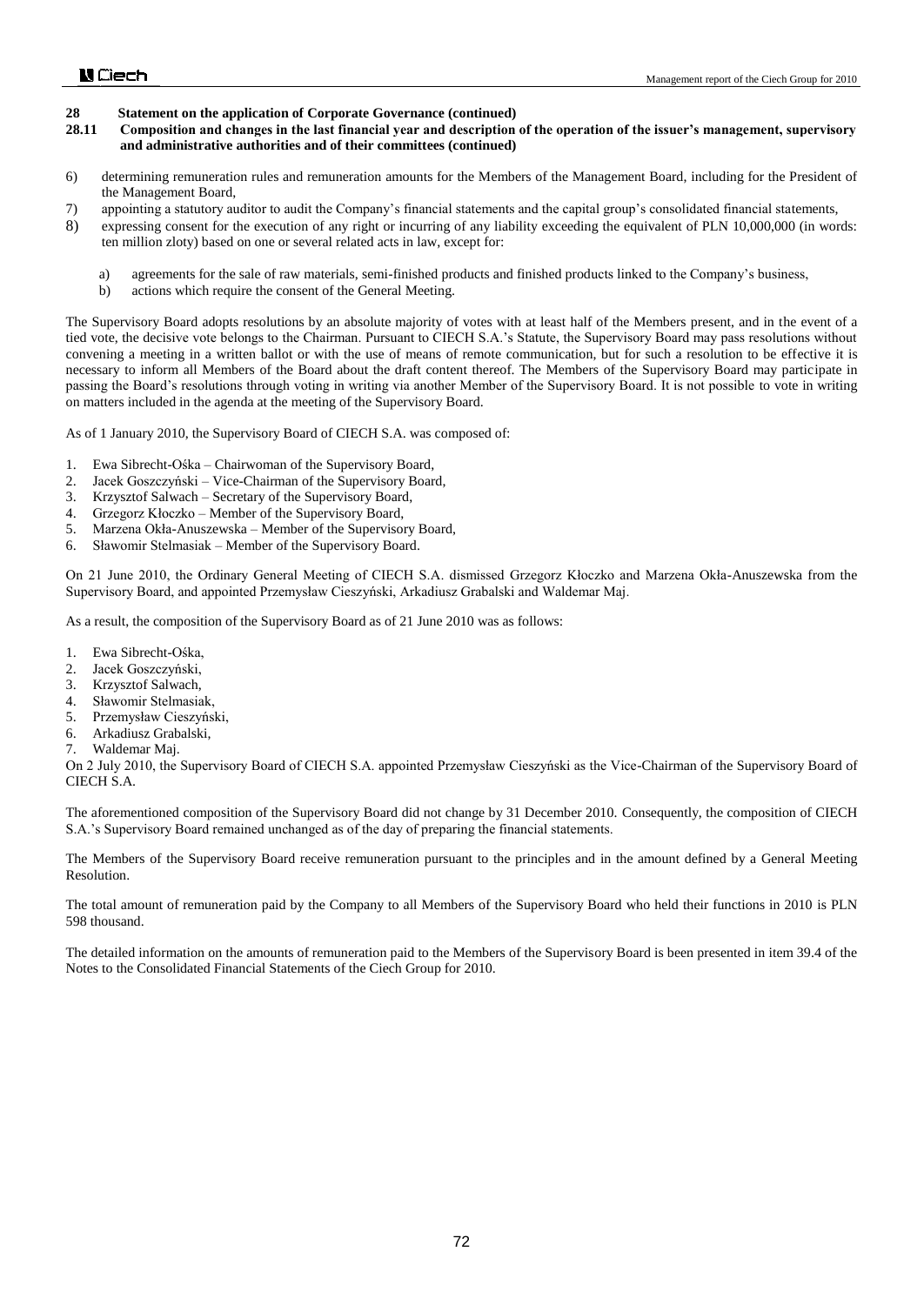**28.11 Composition and changes in the last financial year and description of the operation of the issuer's management, supervisory and administrative authorities and of their committees (continued)**

#### **Committees of CIECH S.A.'s Supervisory Board**

The following Committees operate as part of the Supervisory Board of CIECH S.A.: Audit Committee of the Supervisory Board of CIECH S.A. and Remuneration Committee of the Supervisory Board of CIECH S.A.

#### **Audit Committee**

The Audit Committee of the Supervisory Board of CIECH S.A. was appointed by way of Resolution no. 57/IV/2005 of 16 February 2005. Pursuant to the Audit Committee's Regulations, its tasks include: **The responsibilities and duties of the Committee include:**

- 1) monitoring financial reporting,
- 2) monitoring the efficiency of the internal control system,
- 3) monitoring the efficiency of the internal auditing system,
- 4) monitoring the efficiency of the risk management system,
- 5) monitoring financial revision,
- 6) monitoring the autonomy of the statutory auditor and the entity authorised to audit the Company's financial statements.

The Audit Committee of the Supervisory Board of CIECH S.A. submits annual reports on its activity, which constitute a part of the Report on the Operations of the Supervisory Board of CIECH S.A., presented to the Shareholders during the Ordinary General Meeting of CIECH S.A.

As of 1 January 2010, the Audit Committee was composed of:

- 1. Marzena Okła-Anuszewska,
- 2. Krzysztof Salwach.

On 9 February 2010, CIECH S.A.'s Supervisory Board appointed Sławomir Stelmasiak to be a member of the Audit Committee. On 21 June 2010, Ms Marzena Okła-Anuszewska was dismissed from the Supervisory Board of CIECH S.A.

As a result, as of 21 June 2010, the Audit Committee was composed of:

- 1. Krzysztof Salwach,
- 2. Sławomir Stelmasiak.

On 2 July 2010, the Supervisory Board appointed a new Audit Committee of the Supervisory Board of CIECH S.A.:

- 1. Przemysław Cieszyński,
- 2. Waldemar Maj,
- 3. Krzysztof Salwach,
- 4. Sławomir Stelmasiak.

During the Audit Committee's session on 4 August 2010, the Audit Committee appointed Waldemar Maj as the Chairman.

As of 31 December 2010 and as of the date of the financial statements, the Audit Committee of CIECH S.A.'s Supervisory Board was composed of:

- 1. Waldemar Maj Chairman,
- 2. Przemysław Cieszyński,
- 3. Krzysztof Salwach,
- 4. Sławomir Stelmasiak.